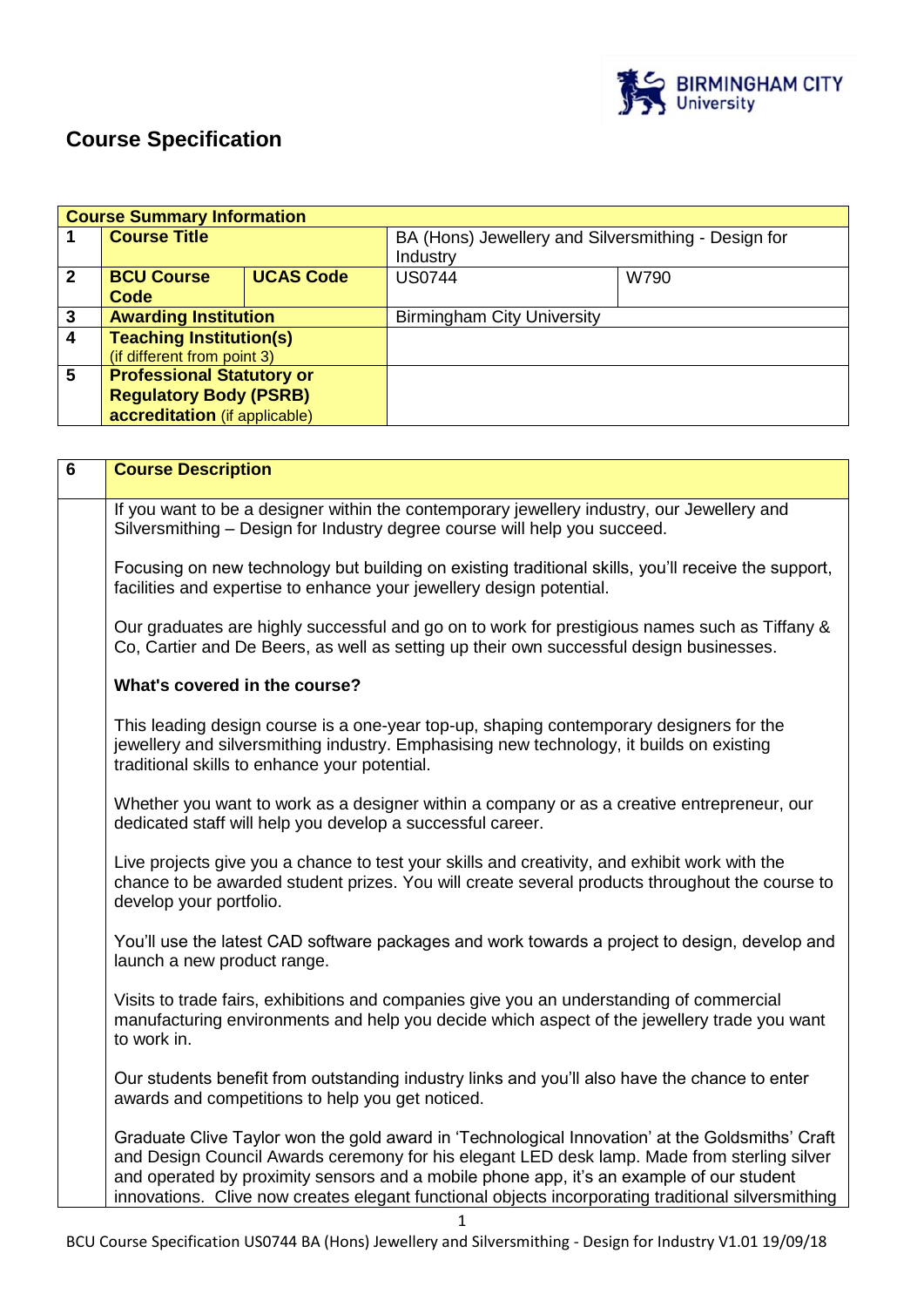

and modern technology.

You'll study at our internationally-renowned School of Jewellery, in the heart of Birmingham's famous Jewellery Quarter where much of today's jewellery is still made. The historical facade of our Vittoria Street building conceals a contemporary environment including workshops, a specialist library, an atrium gallery and exhibition space.

|    | <b>Course Awards</b>                                 |       |                |
|----|------------------------------------------------------|-------|----------------|
| 7a | <b>Name of Final Award</b>                           | Level | <b>Credits</b> |
|    |                                                      |       | <b>Awarded</b> |
|    | Bachelor of Arts with Honours (Top Up) Jewellery and | 6     | 120            |
|    | Silversmithing - Design for Industry                 |       |                |

| റ | Derogation from the University Regulations |
|---|--------------------------------------------|
|   | Nοι<br>.DIE                                |

| 9                       | <b>Delivery Patterns</b> |                     |                          |               |
|-------------------------|--------------------------|---------------------|--------------------------|---------------|
| <b>Mode(s) of Study</b> |                          | <b>Location</b>     | <b>Duration of Study</b> | Code          |
| <b>Full Time</b>        |                          | School of Jewellery | vear                     | <b>US0744</b> |

| 10 | <b>Entry Requirements</b>                                                                                                                                                                                                  |
|----|----------------------------------------------------------------------------------------------------------------------------------------------------------------------------------------------------------------------------|
|    | The admission requirements for this course are stated on the course page of the BCU website at<br>https://www.bcu.ac.uk/, or may be found by searching for the course entry profile located on the<br><b>UCAS</b> website. |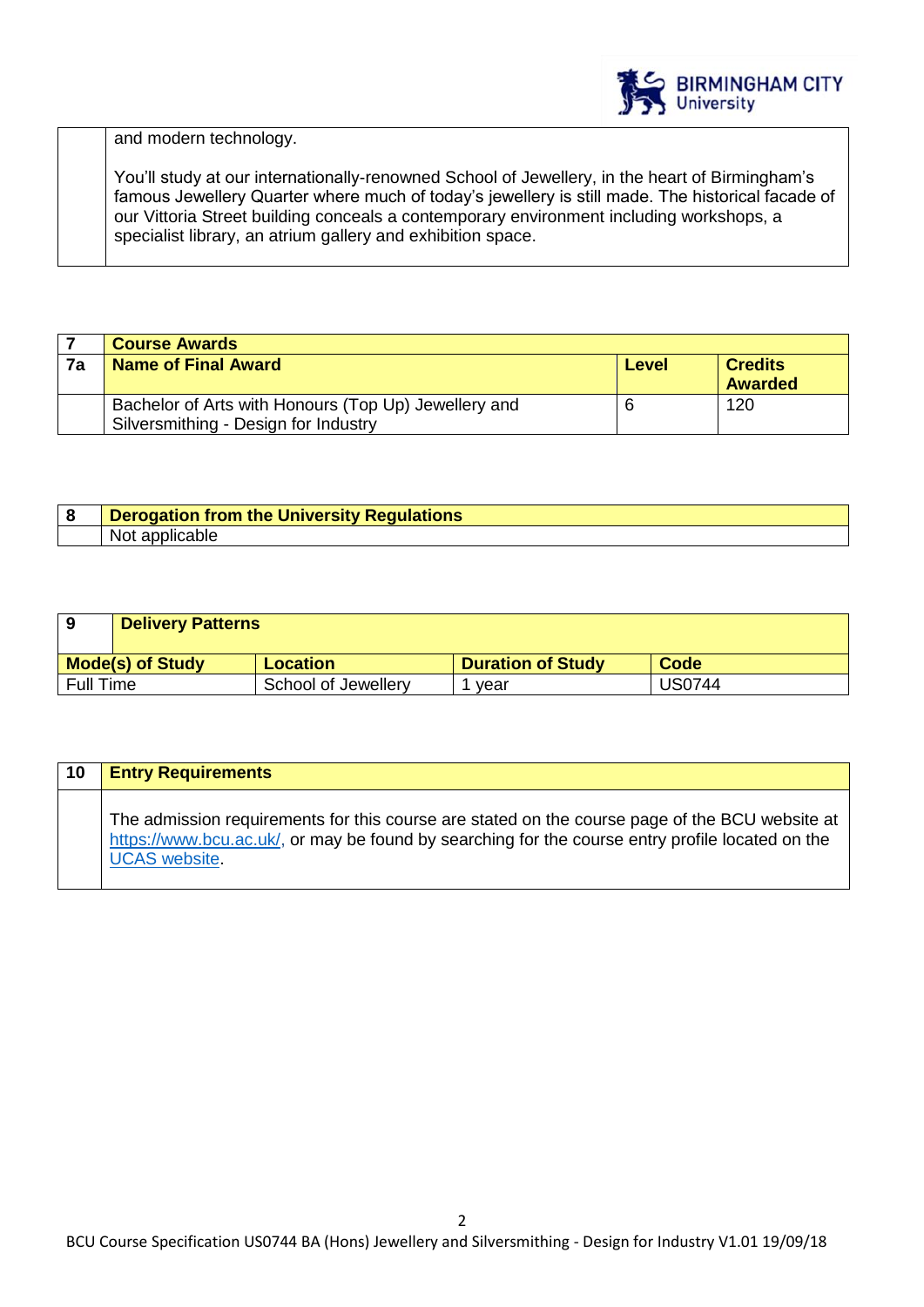

| $\overline{11}$         | <b>Course Learning Outcomes</b>                                                                      |
|-------------------------|------------------------------------------------------------------------------------------------------|
| $\overline{1}$          | Knowledge & Understanding                                                                            |
|                         |                                                                                                      |
| 1.1                     | Collaborate with an extensive network of partners to gain realistic and valuable experiences of      |
|                         | the industry.                                                                                        |
| 1.2                     | Collaborate with the Technology Hub to enhance your learning experience throughout the               |
|                         | programme                                                                                            |
| $\overline{2}$          | <b>Cognitive &amp; Intellectual Skills</b>                                                           |
|                         |                                                                                                      |
| 2.1                     | Create work which makes an innovative contribution to the industry.                                  |
| 2.2                     | Plan and manage your personal enquiry towards your future career aspirations.                        |
| 3 <sup>1</sup>          | <b>Practical &amp; Professional Skills</b>                                                           |
|                         |                                                                                                      |
| 3.1                     | Appreciate the realities of work in the industry, in preparation for a focused, sustainable and      |
|                         | successful career.                                                                                   |
| 3.2                     | Gain skills to support and progress companies in the industry to gain a competitive advantage        |
|                         | through the use of technology.                                                                       |
| 3.3                     | Develop new product, exploiting the potential for cutting edge technology                            |
| 3.3                     | Integrate industry live competitions, networking and opportunities within all modules of work.       |
| $\overline{\mathbf{4}}$ | <b>Key Transferable Skills</b>                                                                       |
|                         |                                                                                                      |
| 4.1                     | Exploit a variety of current industry relevant software and hardware facilities and production       |
|                         |                                                                                                      |
| 4.2                     |                                                                                                      |
|                         | processes.<br>Build a professional working environment to facilitate your progression into industry. |

| 12  | <b>Course Requirements</b> |                                                                                                                                         |                     |  |
|-----|----------------------------|-----------------------------------------------------------------------------------------------------------------------------------------|---------------------|--|
| 12a | Level 6:                   |                                                                                                                                         |                     |  |
|     |                            | In order to complete this course a student must successfully complete all the following<br><b>CORE modules (totalling 120 credits):</b> |                     |  |
|     | <b>Module Code</b>         | <b>Module Name</b>                                                                                                                      | <b>Credit Value</b> |  |
|     | <b>JEW6210</b>             | <b>Advanced Digital Technologies</b>                                                                                                    | 40                  |  |
|     | <b>JEW6209</b>             | <b>Design for Production</b>                                                                                                            | 20                  |  |
|     | <b>JEW6208</b>             | <b>Graduate Entrepreneurship</b>                                                                                                        | 20                  |  |
|     | <b>ADM6005</b>             | <b>Major Project</b>                                                                                                                    | 40                  |  |
|     |                            |                                                                                                                                         |                     |  |
|     |                            |                                                                                                                                         |                     |  |
|     |                            |                                                                                                                                         |                     |  |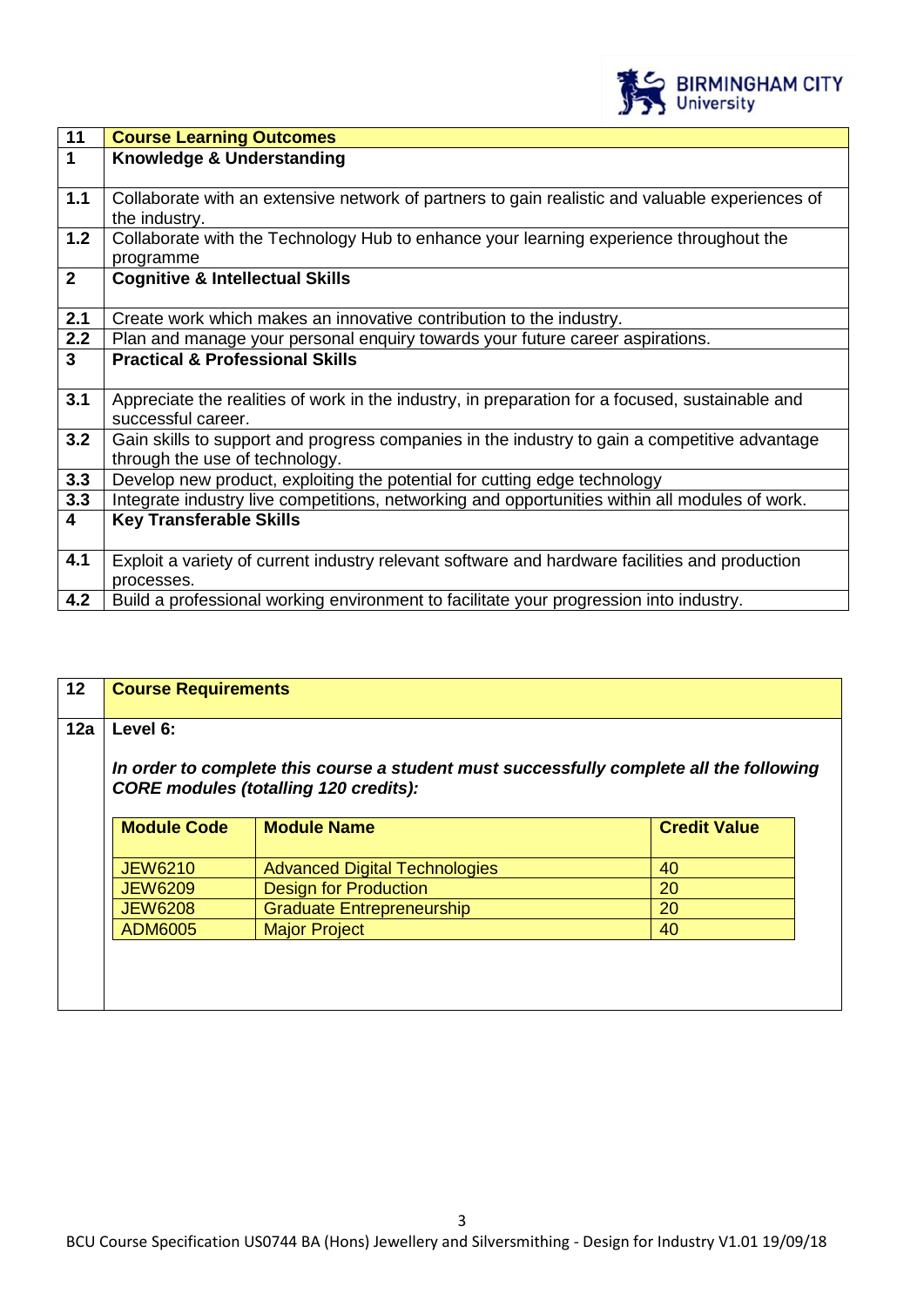

## **12b Structure Diagram**

| LEVEL | <b>SEMESTER 1</b>                                | <b>SEMESTER 2</b>                              |
|-------|--------------------------------------------------|------------------------------------------------|
| 6     | <b>Advanced Digital Technology</b><br>40 credits | <b>Graduate Entrepreneurship</b><br>20 credits |
|       | <b>Design for Production</b><br>20 credits       | Major Project (Faculty Module)<br>40 credits   |

4